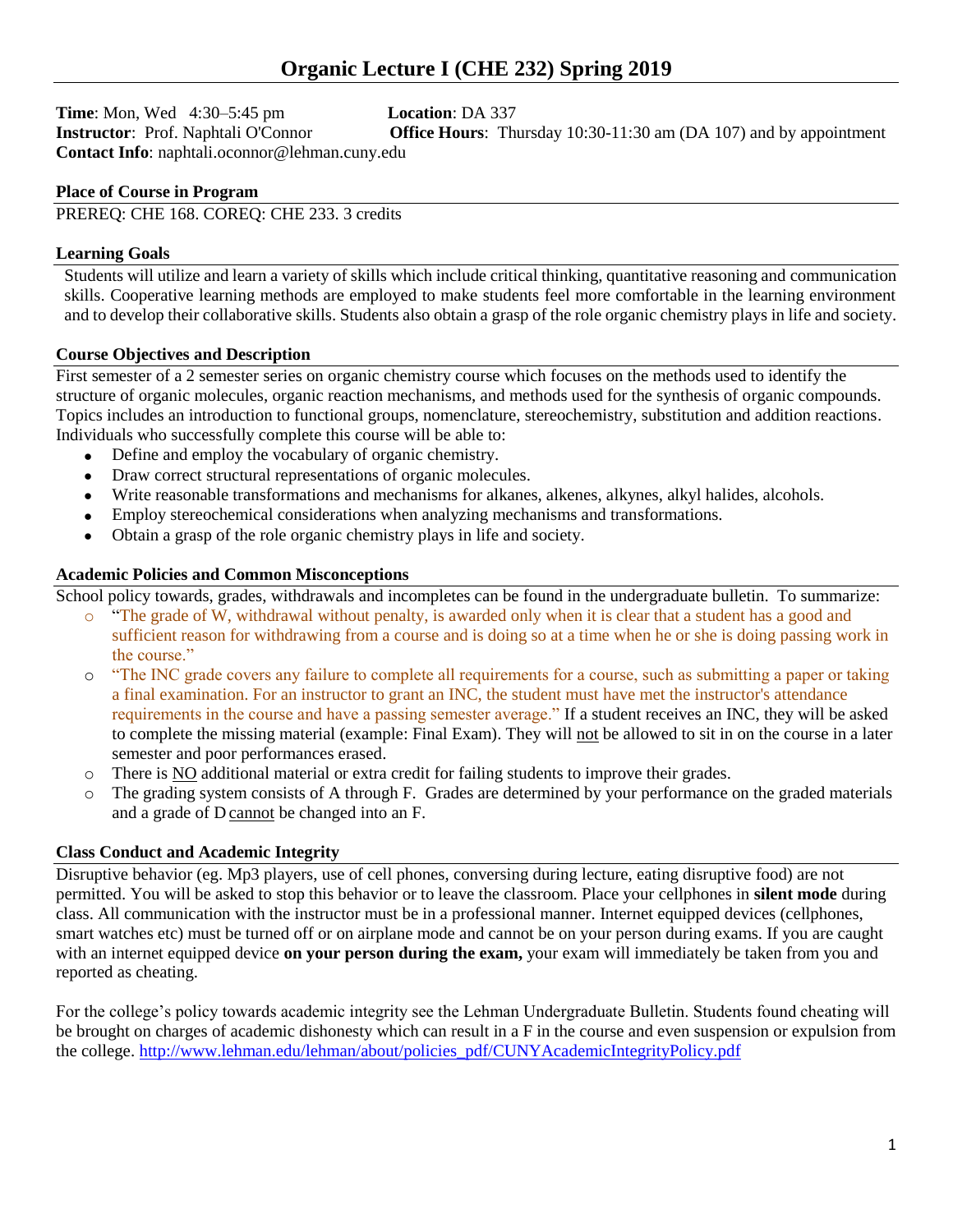## **Required Materials and Resources**

- o Classroom Response and Online Homework and Online Textbook System: Tophat.com [\(Registration instructions](#page-2-0) [on page 3\)](#page-2-0)
- o Organic Chemistry a Guided Inquiry; Andrei Straumanis. ISBN-10: 0-618-97412-1

BlackBoard and TopHat Resources:

- o Lecture Slides
- o Online video links
- o Sample exams

If you are not comfortable with an online textbook and prefer a physical option, Organic Chemistry,  $5<sup>th</sup>$  edition by Janice Gorznynski Smith (ISBN-13: 978-0078021558) is the recommended alternative.

Where you can go for help: TA: Aanchal Tyagi (see TA for office hours, Davis 322) Science Learning Center (Gillet Hall, 133)

#### **Grading**

The total number of points for the class is 500. A breakdown by letter grade is shown but **may be altered as needed**.

|                            | <b>Points</b> | % Grade              |
|----------------------------|---------------|----------------------|
| Midterm Exams (2 exams)    | 225           | 45% (22.5% per exam) |
| Final Exam                 | 150           | 30%                  |
| Homework                   | 50            | 10%                  |
| <b>Class Participation</b> | 25            | 5%                   |
| Recitation                 | 50            | 10%                  |

| <b>Point Score</b> | %Grade | <b>Letter Grade</b> |
|--------------------|--------|---------------------|
| 450-500            | 90-100 | A                   |
| 400-445            | 80-89  | в                   |
| 350-395            | 70-79  | C                   |
| 300-345            | 60-69  | D                   |
| Below 300          | 60     | F                   |

Exams: Each one‐hour exam is worth 112.5 points; for a total of 225. This accounts for a total of 45% of your grade.

Final Exam: The cumulative final exam is comprised of 150 points. Unless granted by the professor there are **NO MAKE-UP EXAMS** for missed midterm exams. If an acceptable extenuating circumstance causes you to miss a midterm exam, the final may take the place of the missed exam and be 262.5 pts (52.5% of your grade). Students may be given seating assignments or moved during the exam. See above for policy on internet equipped devices during exams.

Homework: Online homework will be assigned using the Tophat.com homework system. This will be worth a total of 50 pts (10%).

Class Participation: This will be taken using the Tophat.com class participation system. This will account of 25 pts (5%) of your final grade.

Recitation: 50 pts (10%) of your grade will be determined by your attendance, participation and performance in recitations.

#### **Important Dates**

|                            | • Last day to withdraw from SPRING 2019 | Monday April 1        |  |  |
|----------------------------|-----------------------------------------|-----------------------|--|--|
|                            | classes with a grade of "W"             |                       |  |  |
|                            | • Lincoln's Birthday, college closed    | Tuesday February 12   |  |  |
|                            | • President's Day, college closed       | Monday February 18    |  |  |
|                            | • Classes follow a Monday Schedule      | Tuesday February 20   |  |  |
|                            | <b>Spring Recess</b>                    | April $19 -$ April 28 |  |  |
|                            | Last day of SPRING 2019 classes         | Tuesday May 14        |  |  |
| <b>Exam and Quiz Dates</b> |                                         |                       |  |  |
|                            |                                         |                       |  |  |